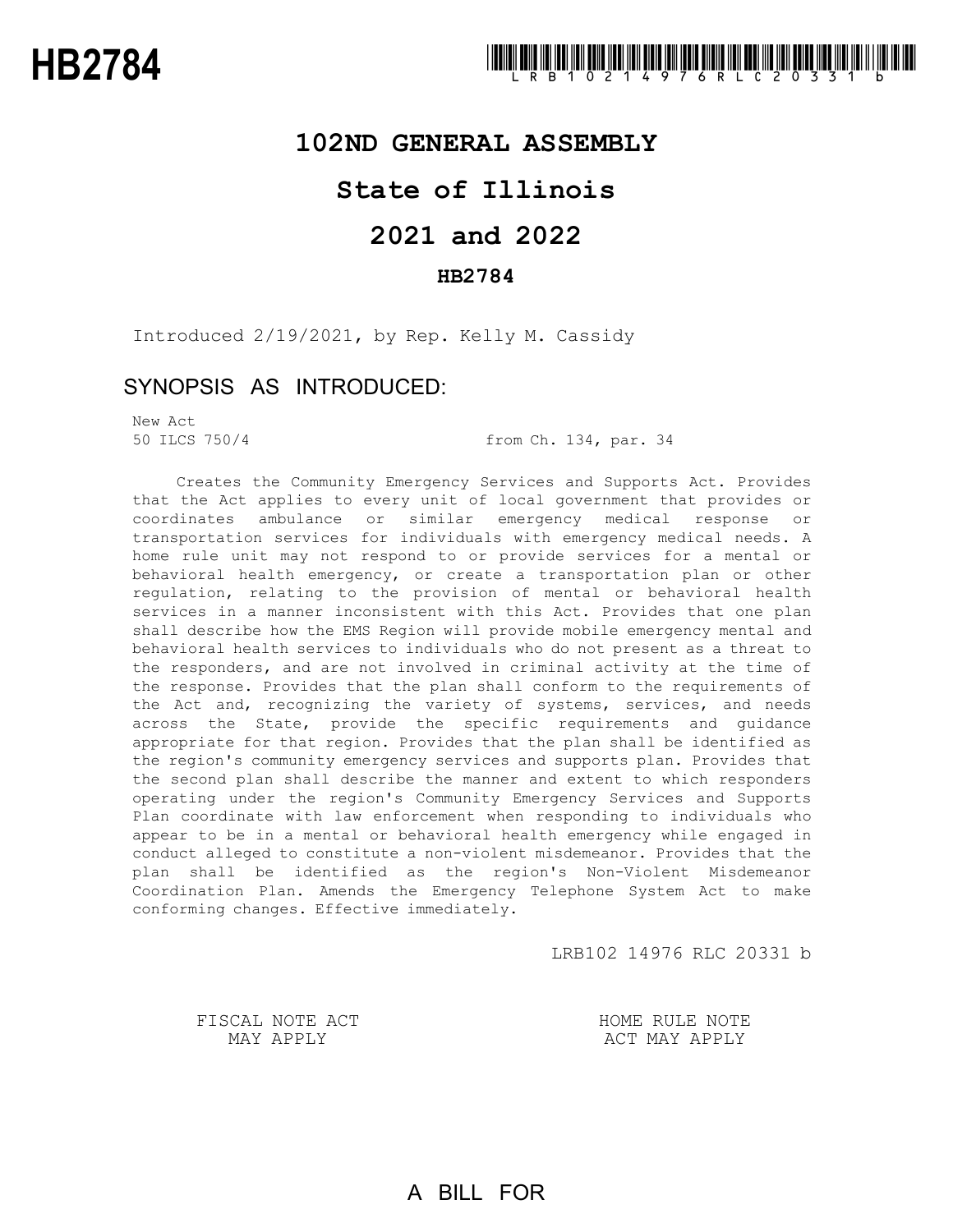AN ACT concerning health. 1

#### **Be it enacted by the People of the State of Illinois, represented in the General Assembly:** 2 3

Section 1. Short title. This Act may be cited as the Community Emergency Services and Supports Act. 4 5

Section 1.5. This Act may be referred to as the Stephon Edward Watts Act. 6 7

Section 5. Findings. The General Assembly recognizes that many cities and some states have successfully established mobile emergency mental and behavioral health services to support people who need that support and do not present a threat of physical violence to the responders. In light of that experience, the General Assembly finds that in order to promote and protect the health, safety, and welfare of the public, it is necessary and in the public interest to provide emergency response, with or without medical transportation, to individuals requiring mental health or behavioral health services in a manner that is substantially equivalent to the response already provided to individuals who require emergency physical health care. 8 9 10 11 12 13 14 15 16 17 18 19 20

Section 10. Applicability; home rule. This Act applies to

21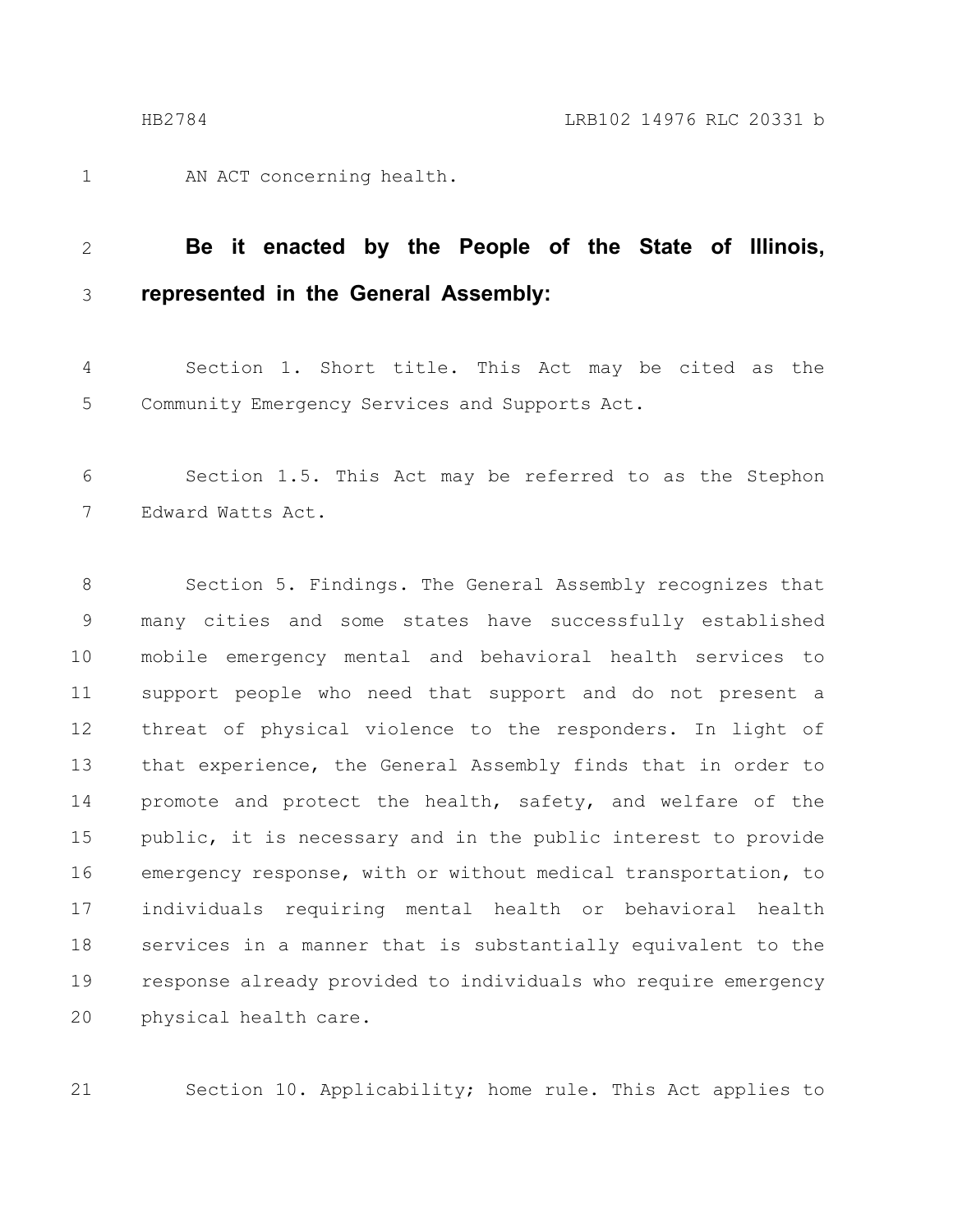HB2784 - 2 - LRB102 14976 RLC 20331 b

every unit of local government that provides or coordinates ambulance or similar emergency medical response or transportation services for individuals with emergency medical needs. A home rule unit may not respond to or provide services for a mental or behavioral health emergency, or create a transportation plan or other regulation, relating to the provision of mental or behavioral health services in a manner inconsistent with this Act. This Act is a limitation under subsection (i) of Section 6 of Article VII of the Illinois Constitution on the concurrent exercise by home rule units of powers and functions exercised by the State. 1 2 3 4 5 6 7 8 9 10 11

Section 15. Definitions. In this Act: 12

25

"Emergency" means an emergent circumstance caused by a health condition, regardless of whether it is perceived as physical, mental, or behavioral in nature, for which an individual may require prompt care, support, or assessment at the individual's location. 13 14 15 16 17

"Mental or behavioral health" means any health condition involving changes in thinking, emotion, or behavior, and that the medical community treats as distinct from physical health care. 18 19 20 21

"Physical health" means a health condition that the medical community treats as distinct from mental or behavioral health care. 22 23 24

"Community services" and "community-based mental or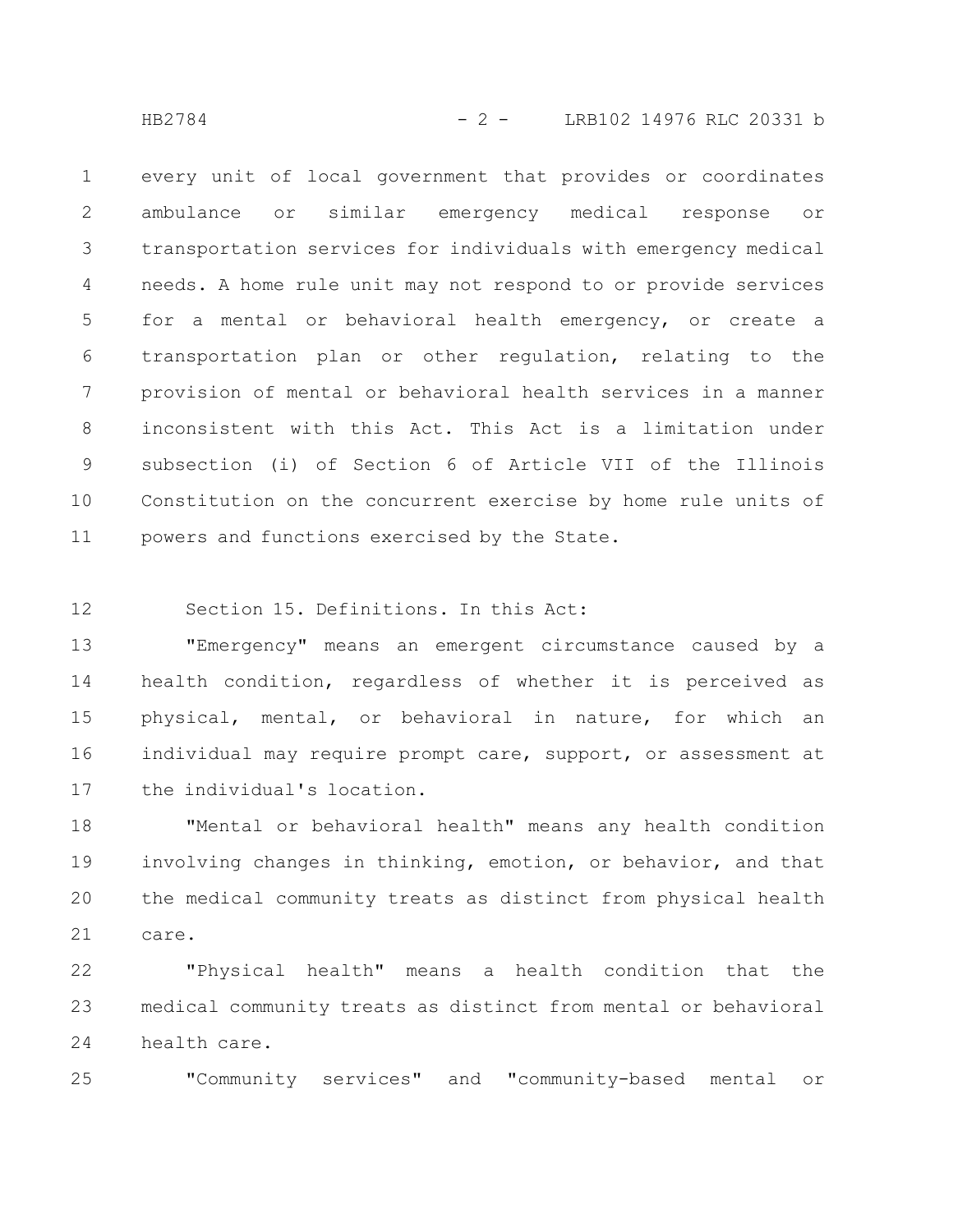HB2784 - 3 - LRB102 14976 RLC 20331 b

behavioral health services" may include both public and private settings. 1 2

"Treatment relationship" means an active association with a mental or behavioral care provider able to respond in an appropriate amount of time to requests for care. 3 4 5

"Responder" is any person engaging with a member of the public to provide the service required by Section 25. 6 7

Section 20. Regional committees. The Department of Human Services Division of Mental Health shall establish and oversee a community emergency services and support committee in each of the Emergency Medical Services (EMS) Regions for the purpose of developing and, as appropriate, amending 2 plans to set regional guidance and standards for providing mobile mental and behavioral health care. 8 9 10 11 12 13 14

(1) One plan shall describe how the EMS Region will provide mobile emergency mental and behavioral health services to individuals who do not present as a threat to the responders, and are not involved in criminal activity at the time of the response. This plan shall conform to the requirements of this Act and, recognizing the variety of systems, services, and needs across the State, provide the specific requirements and guidance appropriate for that region. This plan shall be identified as the region's community emergency services and supports plan. 15 16 17 18 19 20 21 22 23 24

(2) The second plan shall describe the manner and extent 25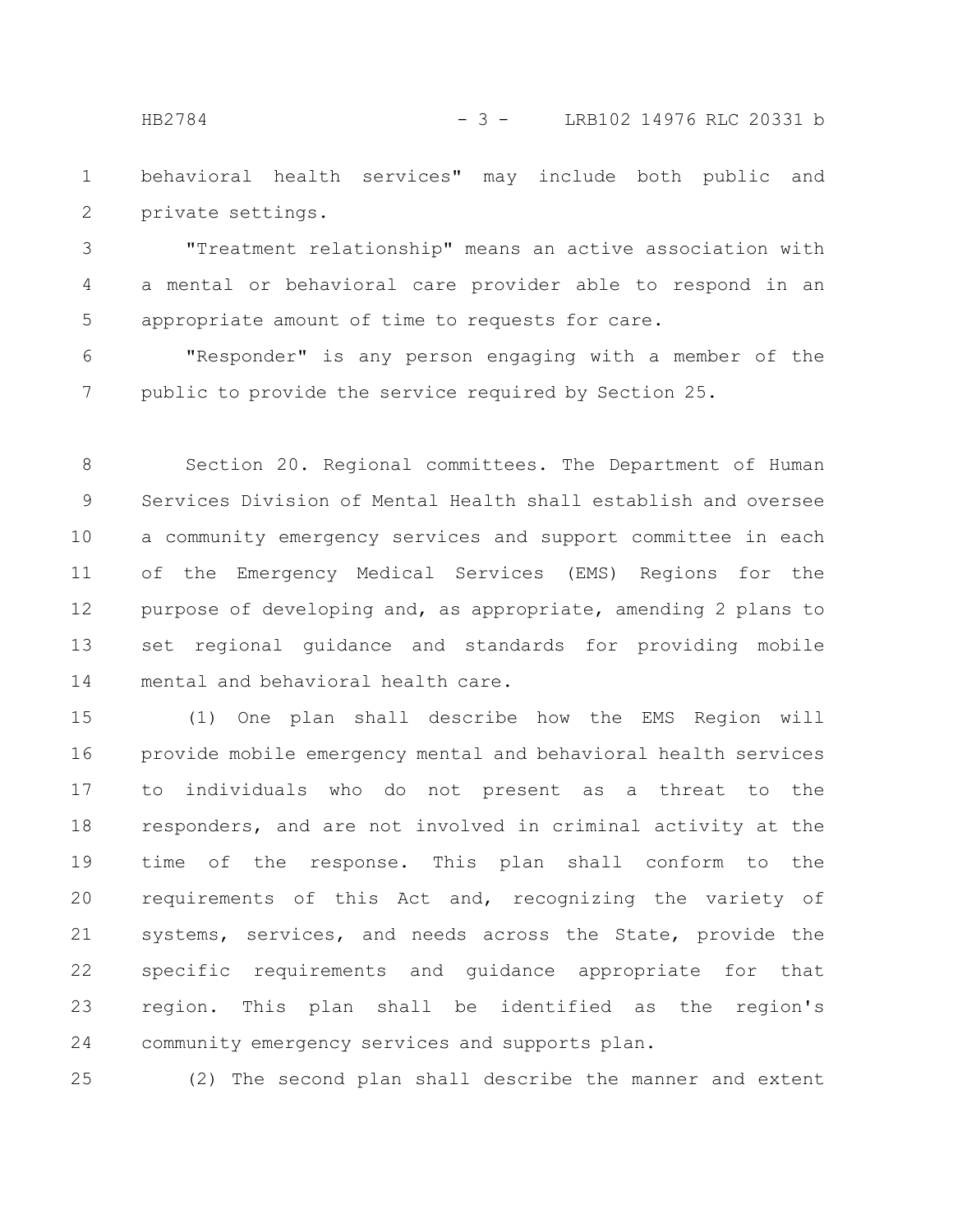HB2784 - 4 - LRB102 14976 RLC 20331 b

to which responders operating under the region's Community Emergency Services and Supports Plan coordinate with law enforcement when responding to individuals who appear to be in a mental or behavioral health emergency while engaged in conduct alleged to constitute a non-violent misdemeanor. This plan shall be identified as the region's Non-Violent Misdemeanor Coordination Plan. 1 2 3 4 5 6 7

Section 25. Community Emergency Services and Supports Plan Goals. The Community Emergency Services and Supports Plan shall be designed to meet the following service goals, specifying specific expectations for these goals as appropriate: 8 9 10 11 12

(1) Provide mobile response service for mental and behavioral health emergencies. Every jurisdiction of local government that provides mobile emergency medical services for individuals with physical health needs must also provide appropriate mobile emergency services to individuals experiencing a mental or behavioral health emergency. Appropriate emergency response services must: 13 14 15 16 17 18 19

(A) Ensure that individuals experiencing mental or behavioral health crises are diverted from hospitalization or incarceration whenever possible, and are instead linked with available appropriate community services. 20 21 22 23

(B) Include the option of on-site care if that type of care is appropriate and does not override the care 24 25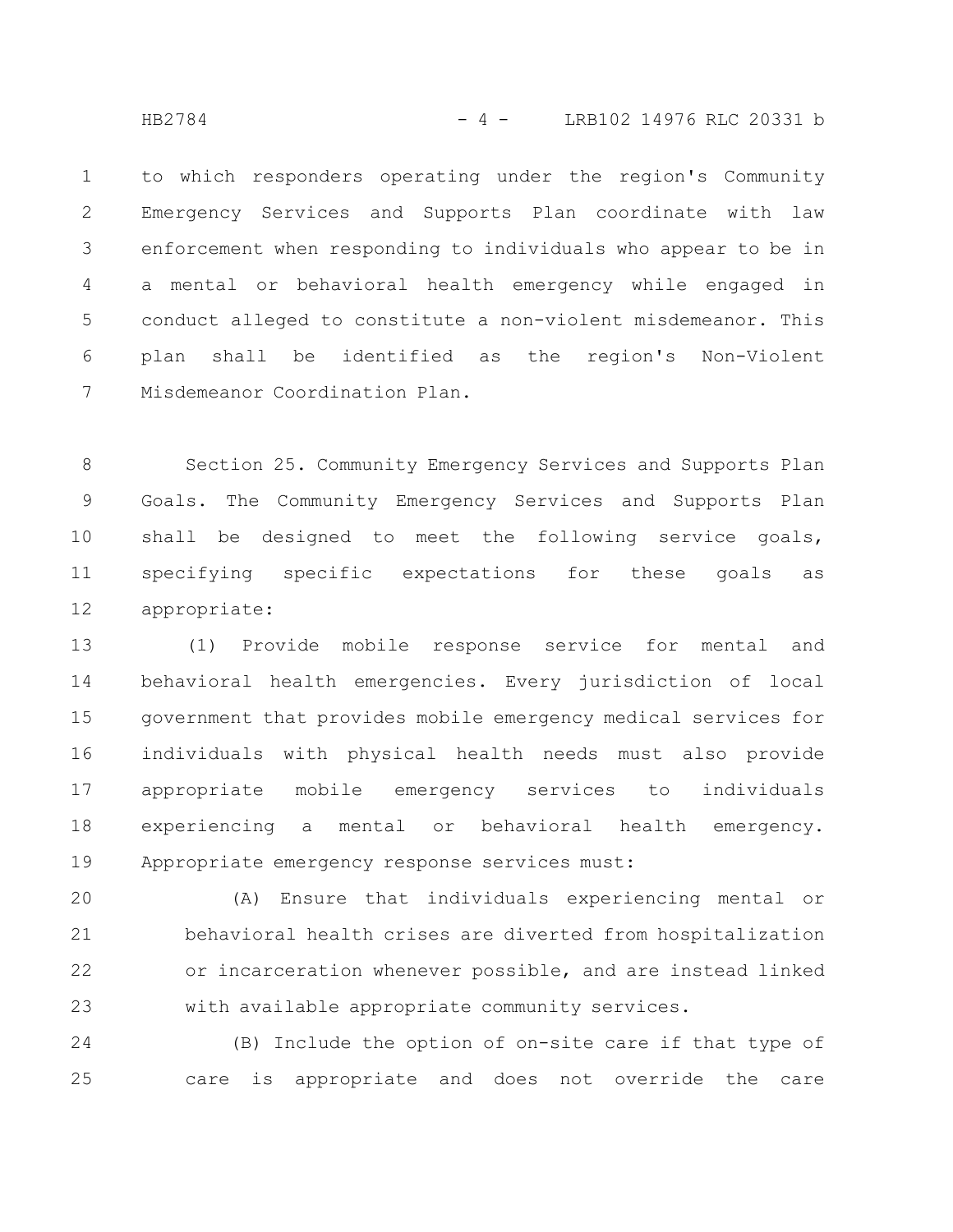decisions of the individual receiving care. Providing care in the community, through methods like mobile crisis units, is encouraged. If effective care is provided on site, and if it is consistent with the care decisions of the individual receiving the care, further transportation to other medical providers is not required by this Act. 1 2 3 4 5 6

(C) Recommend appropriate referrals for available community services if the individual receiving on-site care is not already in a treatment relationship with a service provider or is unsatisfied with their current service providers. The referrals shall take into consideration waiting lists and copayments, which may present barriers to access. 7 8 9 10 11 12 13

(2) Subject to the care decisions of the individual receiving care, provide transportation for any individual experiencing a mental or behavioral health emergency. Transportation shall be to the most integrated and least restrictive setting appropriate in the community, such as to the individual's home or chosen location, community crisis respite centers, clinic settings, behavioral health centers, or the offices of particular medical care providers with existing treatment relationships to the individual seeking care. 14 15 16 17 18 19 20 21 22 23

(3) Prioritize requests for emergency assistance. Provide guidance for prioritizing calls for assistance and maximum response time in relation to the type of emergency reported. 24 25 26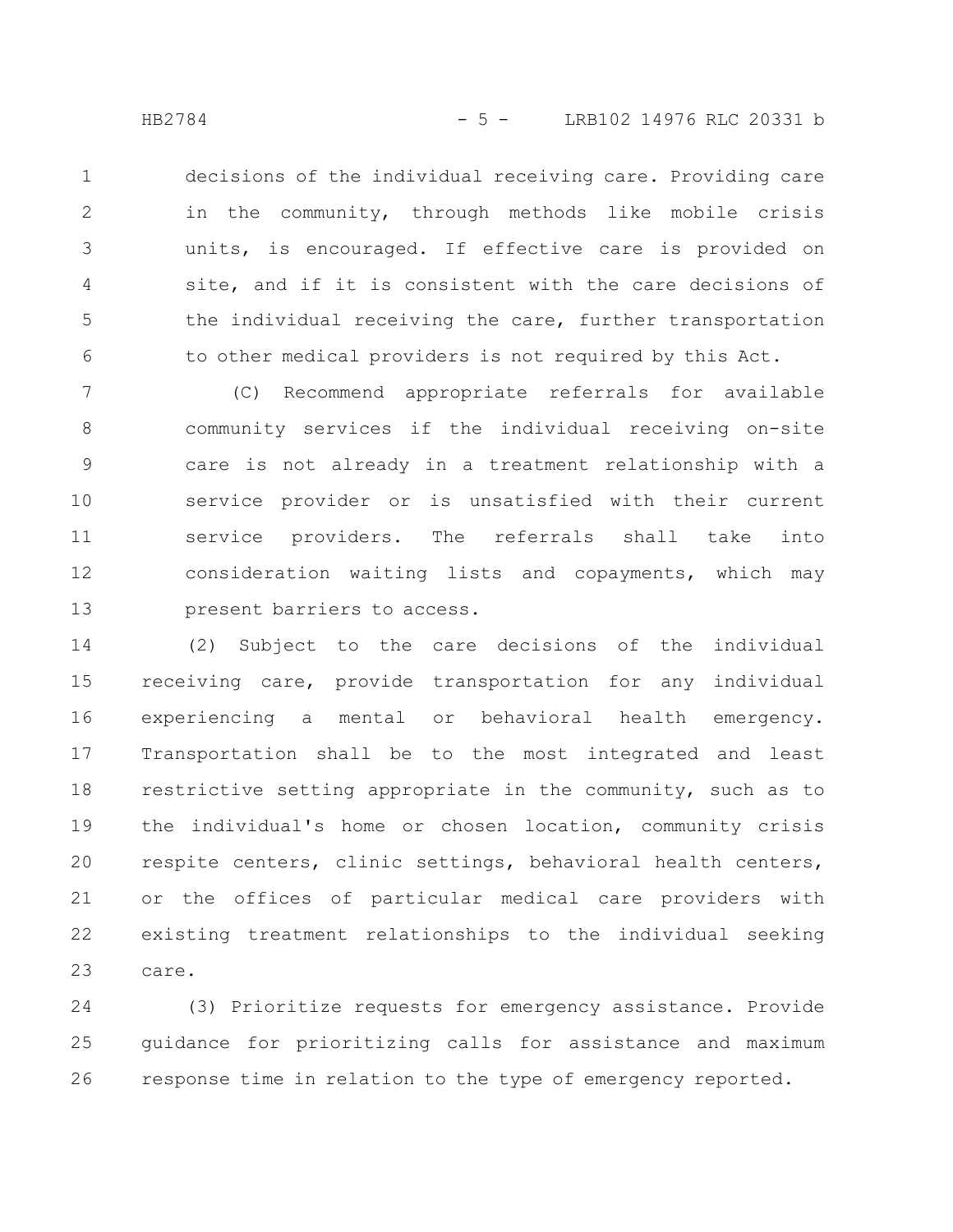(4) Provide appropriate response times. From the time of first notification, provide the response within response time appropriate to the care requirements of the individual with an emergency. 1 2 3 4

(5) Require appropriate responder training. Responders must have adequate training to address the needs of individuals experiencing a mental or behavioral health emergency. Adequate training at least includes: 5 6 7 8

9

(i) training in de-escalation techniques;

(ii) knowledge of local community services and supports; and 10 11

(iii) training in respectful interaction with people experiencing mental or behavioral health crises, including the concepts of stigma and respectful language. 12 13 14

(6) Adopt guidelines directing referral to restrictive care settings. Responders must have guidelines to follow when considering whether to refer an individual to more restrictive forms of care, like emergency room or hospital settings. 15 16 17 18

(7) Specify regional best practices. Responders providing these services must do so consistently with best practices, which include respecting the care choices of the individuals receiving assistance. 19 20 21 22

(8) Adopt system for directing care in advance of an emergency. Select and publicly identify a system that allows individuals who voluntarily chose to do so to provide confidential advanced care directions to individuals providing 23 24 25 26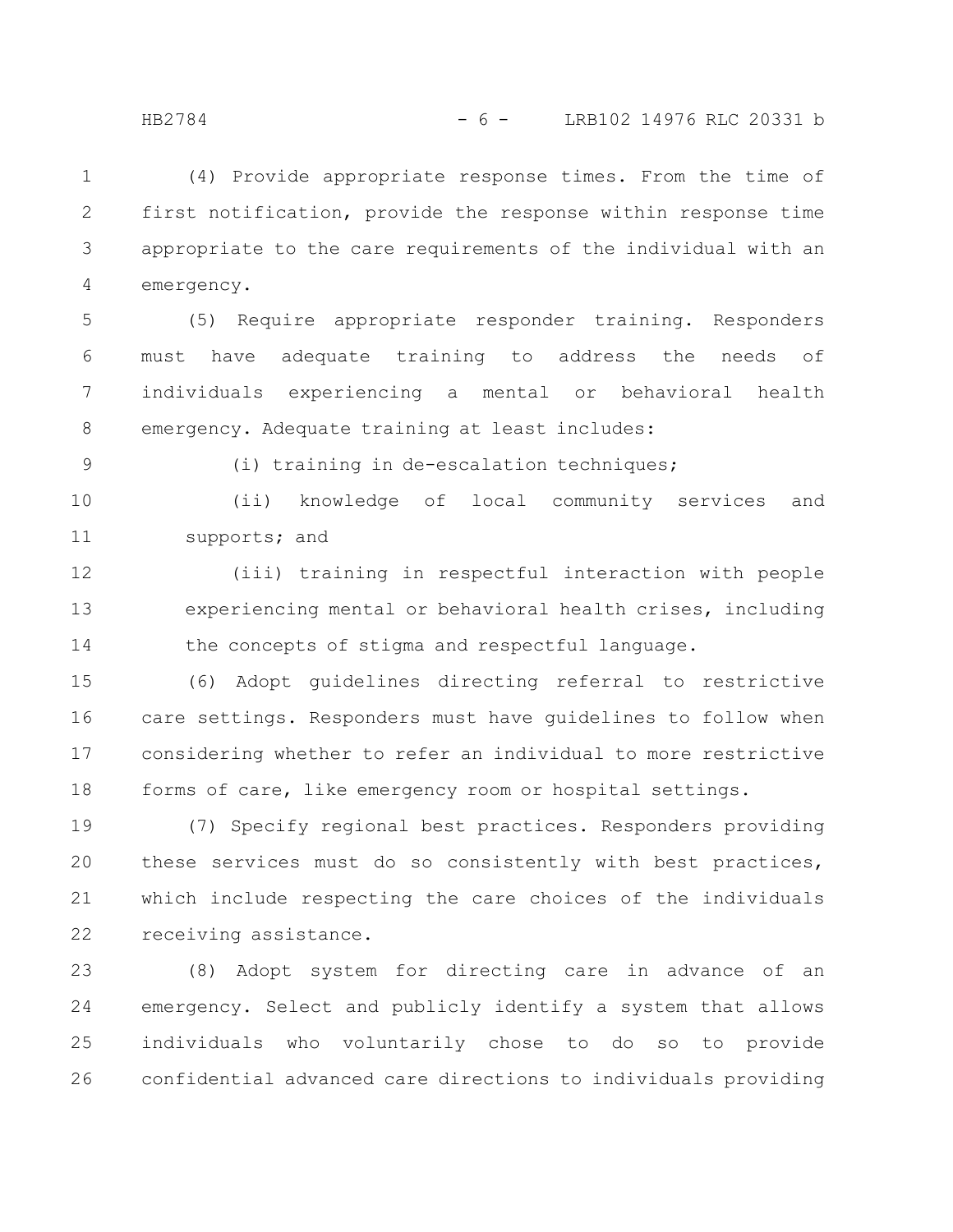services under this Act. No system for providing advanced care direction may be implemented unless the Division of Mental Health approves it as confidential, available to individuals at all economic levels, and non-stigmatizing. The Division of Mental Health may defer this requirement for providing a system for advanced care direction if it determines that no existing systems can currently meet these requirements. 1 2 3 4 5 6 7

(9) Coordinate service providers. The Regional Plan may coordinate with or include other similar programs, like those operating under the Children's Mental Health Act of 2003, if all the requirements of all programs are met. 8 9 10 11

(10) Train dispatching staff. The personnel staffing 9-1-1, 311, or other emergency response intake systems must be provided with adequate training to assess whether dispatching emergency mental health responders under this Act is appropriate. 12 13 14 15 16

(11) Establish system for emergency responder coordination. Establish a protocol for responders, law enforcement, and fire and ambulance services to request assistance from each other, and train these groups on the protocol. 17 18 19 20 21

(12) Integrate law enforcement. Provide for law enforcement to request Responder assistance whenever law enforcement engages an individual appropriate for services under this Act. If law enforcement would typically request EMS assistance when it encounters an individual with a physical 22 23 24 25 26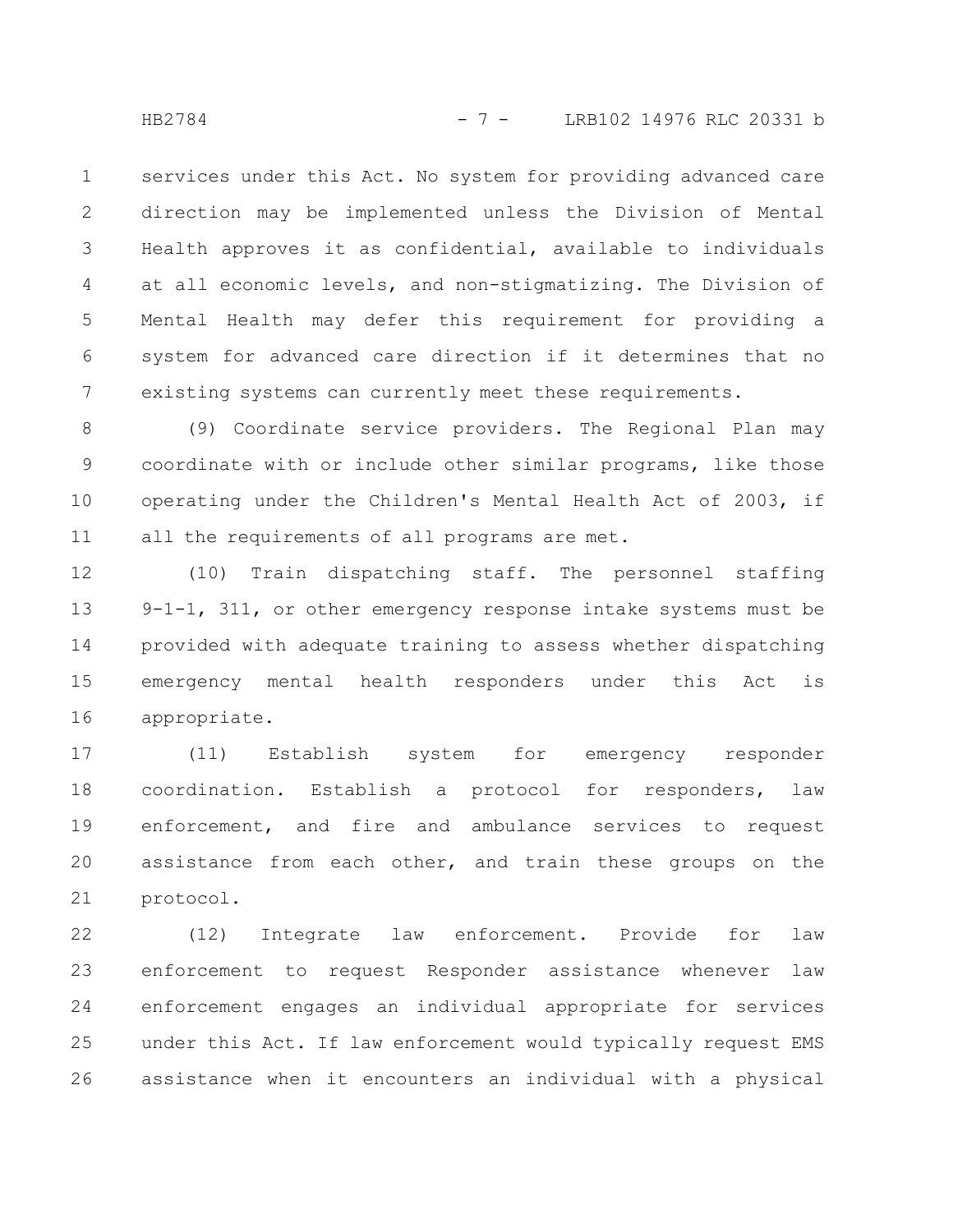health emergency, law enforcement shall similarly dispatch mental or behavioral health personnel or medical transportation when it encounters an individual in a mental or behavioral health emergency. 1 2 3 4

Section 30. Law enforcement responsibility for providing mental and behavioral health care. 5 6

(a) In any area where responders are available for dispatch, law enforcement shall not be dispatched to respond to an individual requiring mental or behavioral health care unless that individual is: 7 8 9 10

(1) involved in a suspected violation of the criminal laws of this State; or 11 12

(2) presents a threat of physical injury to self or others. 13 14

(b) Standing on its own or in combination with each other, the fact that an individual is experiencing a mental or behavioral health emergency, or has a mental health, behavioral health, or other diagnosis, is not sufficient to Community Emergency Services and Supports Plan Practices to avoid. The Community Emergency Services and Supports Plan shall be designed to avoid the following practices and outcomes: 15 16 17 18 19 20 21 22

(A) justify an assessment that the individual is a threat of physical injury to self or others; or 23 24

(B) requires a law enforcement response to a request

25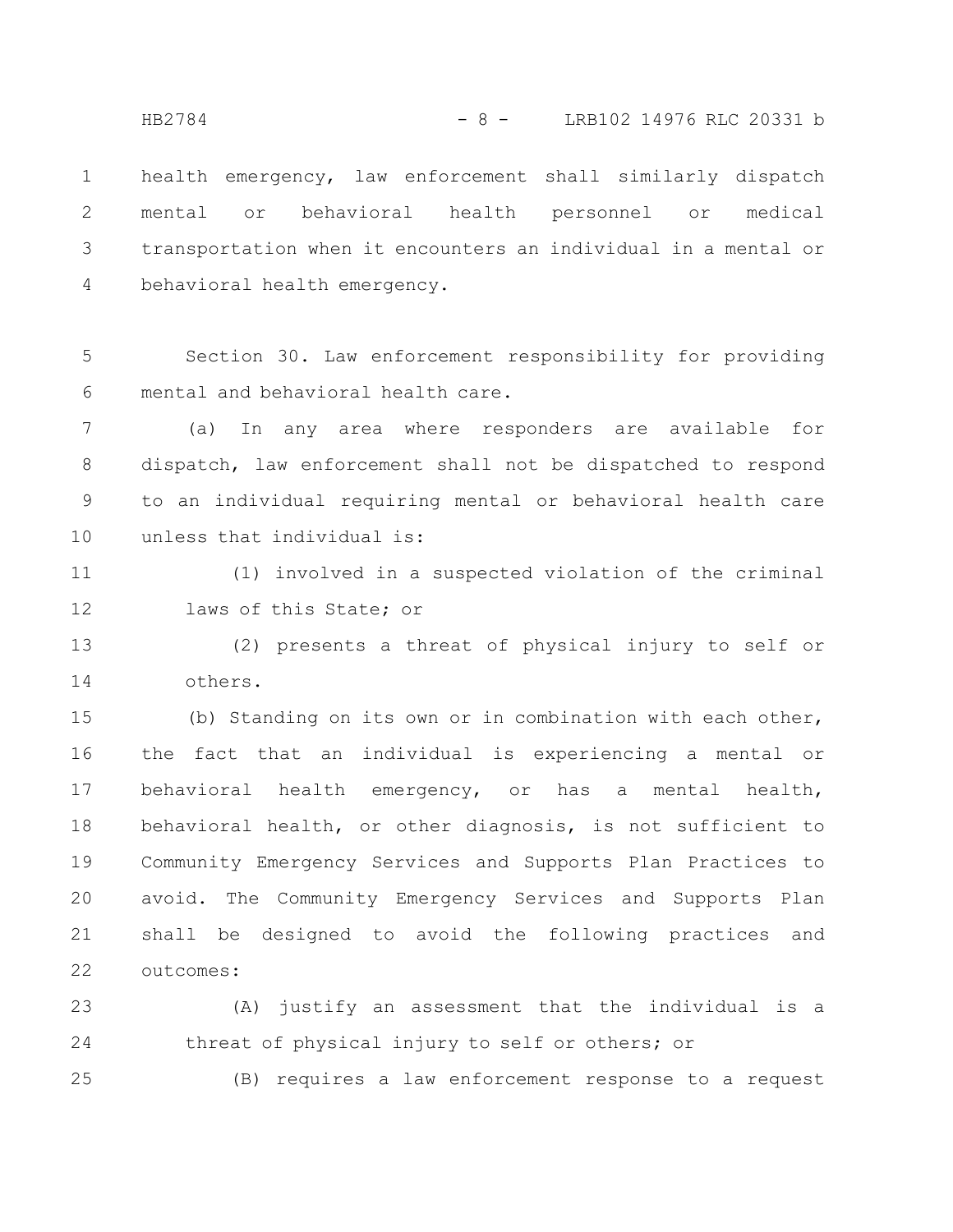HB2784 - 9 - LRB102 14976 RLC 20331 b

1

for emergency response or medical transportation.

(c) If, based on its assessment of the threat to public safety, law enforcement would not accompany medical transportation responding to a physical health emergency, law enforcement may not accompany emergency response or medical transportation personnel responding to a mental or behavioral health emergency that presents an equivalent level of threat to self or public safety. 2 3 4 5 6 7 8

(d) Without regard to an assessment of threat to self or threat to public safety, law enforcement may station personnel so that they can rapidly respond to requests for assistance from responders if law enforcement does not interfere with the provision of emergency response or transportation services. To the extent practical, not interfering with services includes remaining sufficiently distant from or out of sight of the individual receiving care so that law enforcement presence is unlikely to escalate the emergency. 9 10 11 12 13 14 15 16 17

(e) Responder involvement in involuntary commitment. In order to maintain the appropriate care relationship, responders shall not in any way assist in the involuntary commitment of an individual beyond: 18 19 20 21

(1) reporting to their dispatching entity or to law enforcement that they believe the situation requires assistance the responders are not permitted to provide under this Section; 22 23 24 25

26

(2) providing witness statements; and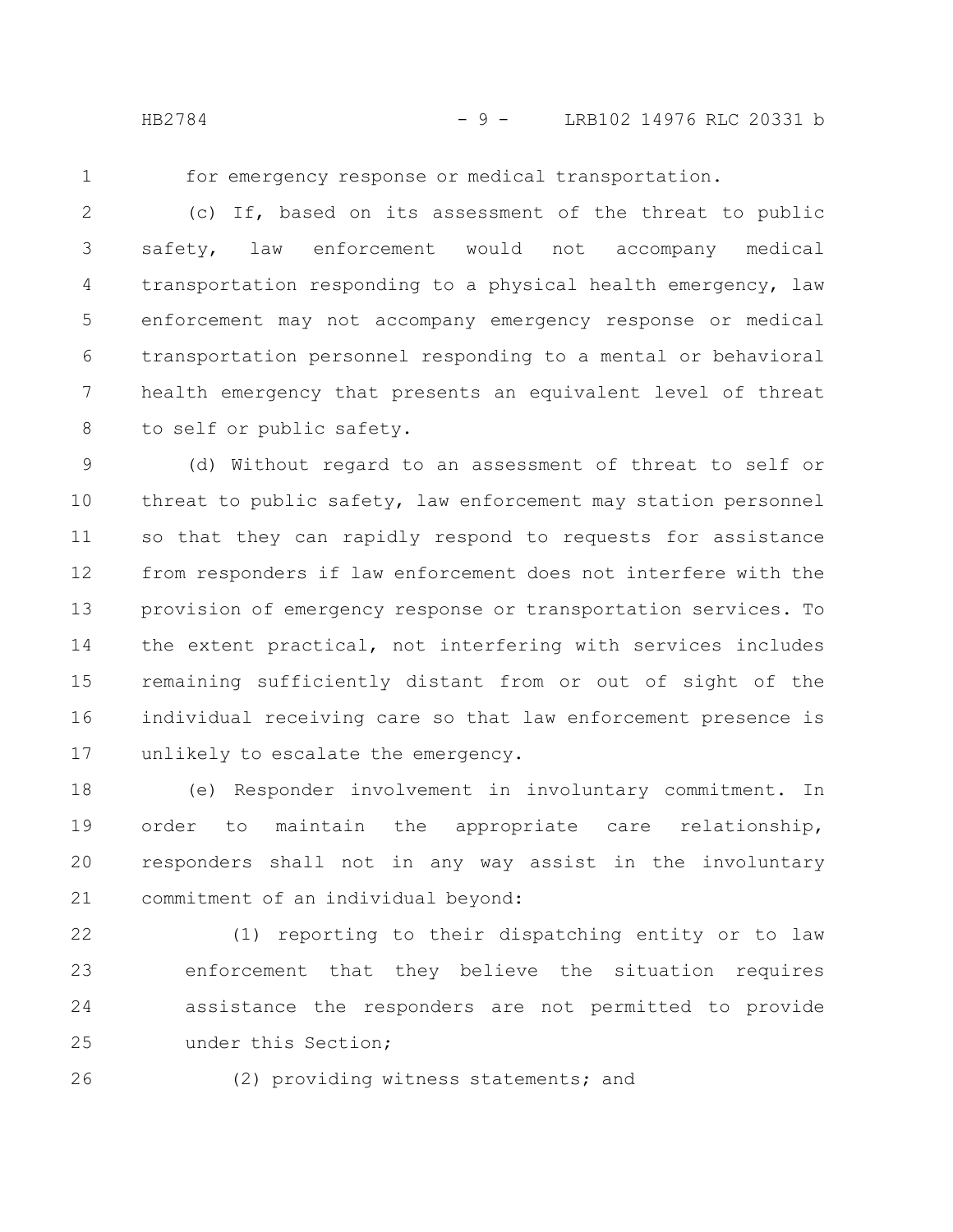(3) fulfilling reporting requirements the responders may have under their professional ethical obligations or laws of this state. This prohibition shall not interfere with any responder's ability to provide physical or mental health care. 1 2 3 4 5

(f) Use of law enforcement for transportation. In any area where responders are available for dispatch, law enforcement shall not be used to provide transportation to access mental or behavioral health care, or travel between mental or behavioral health care providers, except where no alternative is available. 6 7 8 9 10 11

(g) Reduction of educational institution obligations: The service provided by the Community Emergency Services and Supports Plan may not be used to replace any service an educational institution is required to provide to a student. It shall not substitute for appropriate special education and related services that schools are required to provide by any law. 12 13 14 15 16 17 18

Section 35. Non-violent Misdemeanor Coordination Plan Goal. The region's Non-violent Misdemeanor Coordination Plan shall be designed to meet the following service goals in a regionally appropriate manner, specifying specific expectations for these goals as appropriate: 19 20 21 22 23

24

25

(1) prioritize health care;

(2 to the greatest extent practicable, the Non-Violent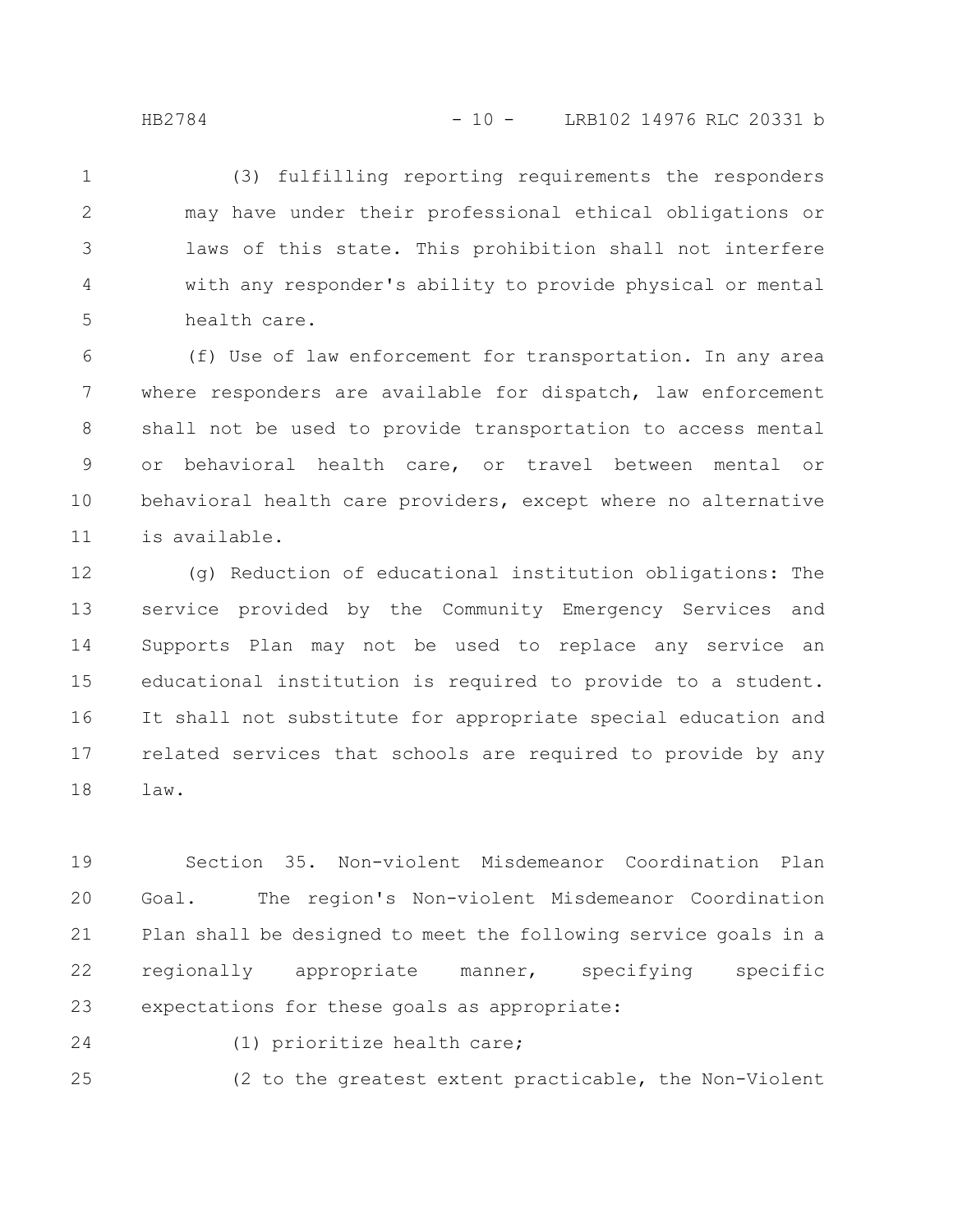Misdemeanor Coordination Plan shall first seek to provide community-based mental or behavioral health services before addressing law enforcement objectives; and 1 2 3

(3) divert from further criminal justice involvement. The plan shall provide for assessment and referral to health care services with the potential to reduce the likelihood of further law enforcement engagement. 4 5 6 7

Section 40. Composition of regional committees. Each regional committee shall consist of: (i) representatives of the EMS Medical Directors Committee, as constituted under the Emergency Medical Services (EMS) Systems Act, or other similar committee serving the medical needs of the jurisdiction; (ii) representatives of law enforcement officials with jurisdiction in the Emergency Medical Services (EMS) Regions; representatives of the unions representing EMS or emergency mental and behavioral health responders, or both; and iii advocates from the mental health, behavioral health, intellectual disability, and developmental disability communities. The majority of advocates on the Emergency Response Equity Committee must either be individuals with a lived experience of a condition commonly regarded as a mental health or behavioral health disability, developmental disability, or intellectual disability, or be from organizations primarily composed of those individuals. The members of the committee shall also reflect the racial 8 9 10 11 12 13 14 15 16 17 18 19 20 21 22 23 24 25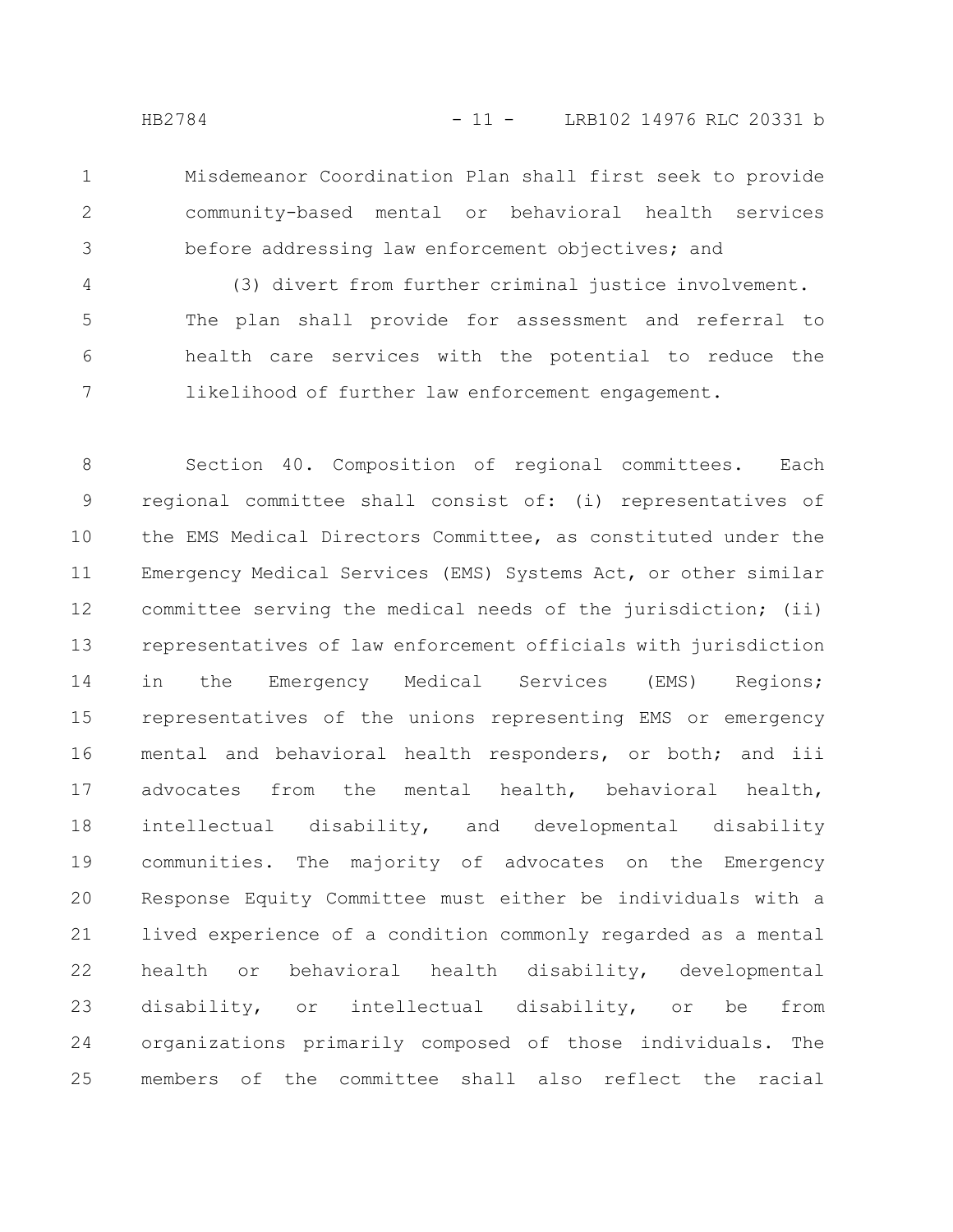HB2784 - 12 - LRB102 14976 RLC 20331 b

demographics of the jurisdiction served. Subject to the oversight of the Illinois Department of Human Services Division of Mental Health, the EMS Medical Directors Committee is responsible for convening the meetings of the committee. Interested units of local government may also have representatives on the committee subject to approval by the Division of Mental Health, and if this participation is structured in such a way that it does not reduce the influence of the advocates on the committee. § 100Each Region shall begin providing the service required by its plans within 6 months of the Plan's completion. 1 2 3 4 5 6 7 8 9 10 11

Section 45. Scope. This Act applies to persons of all ages, both children and adults. This Act does not limit an individual's right to control his or her own medical care. No provision of this Act shall be interpreted in such a way as to limit an individual's right to choose his or her preferred course of care or to reject care. No provision of this Act shall be interpreted to promote or provide justification for the use of restraints when providing mental or behavioral health care. 12 13 14 15 16 17 18 19 20

Section 50. Plans; completion. Both plans required by this Act shall be completed within 6 months after the effective date of this Act, and shall thereafter be reviewed by the region's community emergency services and support committee 21 22 23 24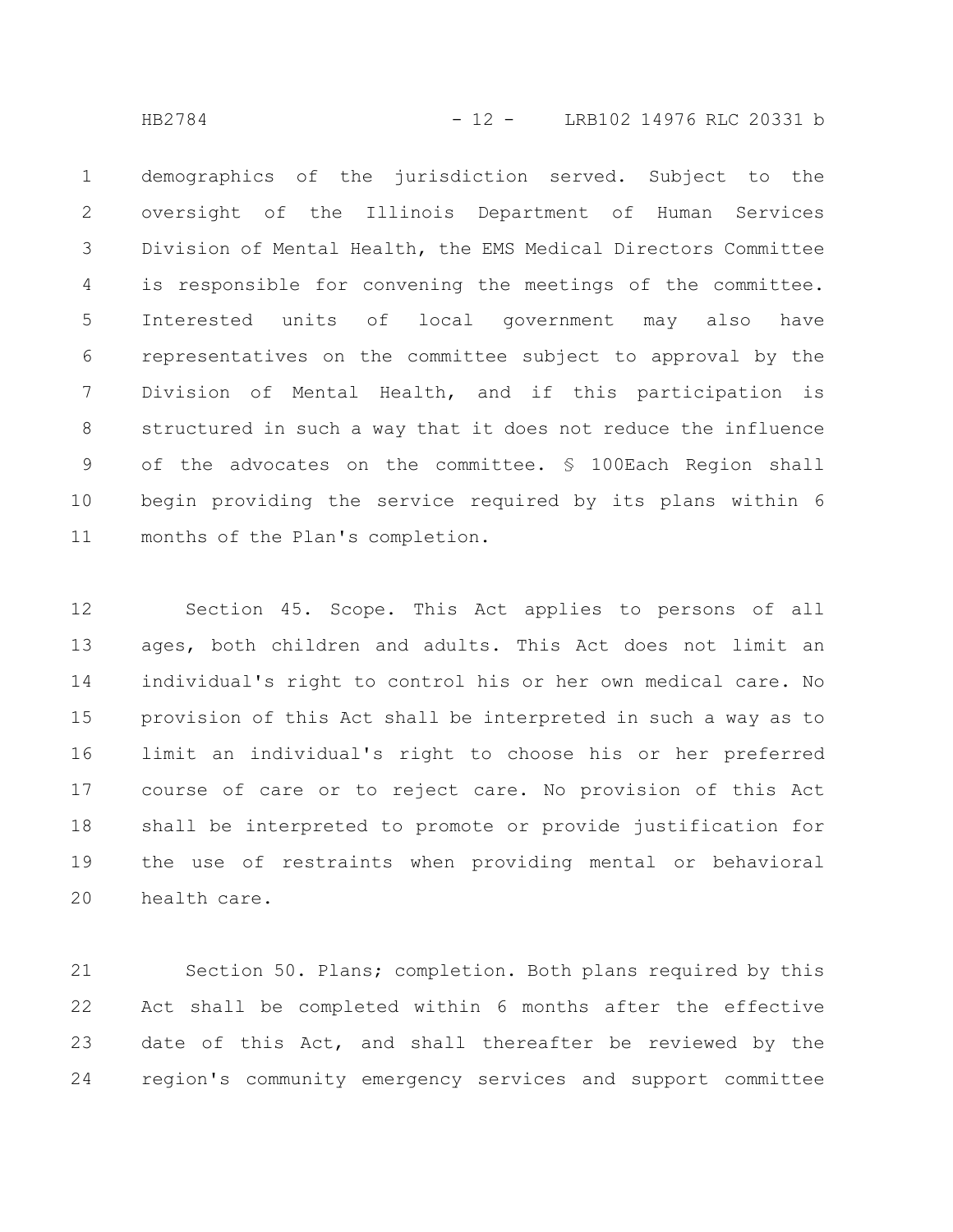every other year. At the request of any member of the region's community emergency services and support committee or by the Division of Mental Health, the committee shall reconvene outside the 2 year review period. 1 2 3 4

Section 105. The Emergency Telephone System Act is amended by changing Section 4 as follows: 5 6

(50 ILCS 750/4) (from Ch. 134, par. 34) 7

(Section scheduled to be repealed on December 31, 2021) Sec. 4. 8 9

(a) Every system shall include police, firefighting, and emergency medical and ambulance services, and may include other emergency services. The system may incorporate private ambulance service. In those areas in which a public safety agency of the State provides such emergency services, the system shall include such public safety agencies. Every system shall dispatch emergency response services for individuals requiring mental or behavioral health care in compliance with the requirements of the Community Emergency Services and Support Act. 10 11 12 13 14 15 16 17 18 19

(b) Every 9-1-1 Authority shall maintain records of the numbers of calls received, the type of service the caller requested, and the type of service dispatched in response to each call. For emergency medical and ambulance services, the records shall indicate whether physical, mental, or behavioral 20 21 22 23 24